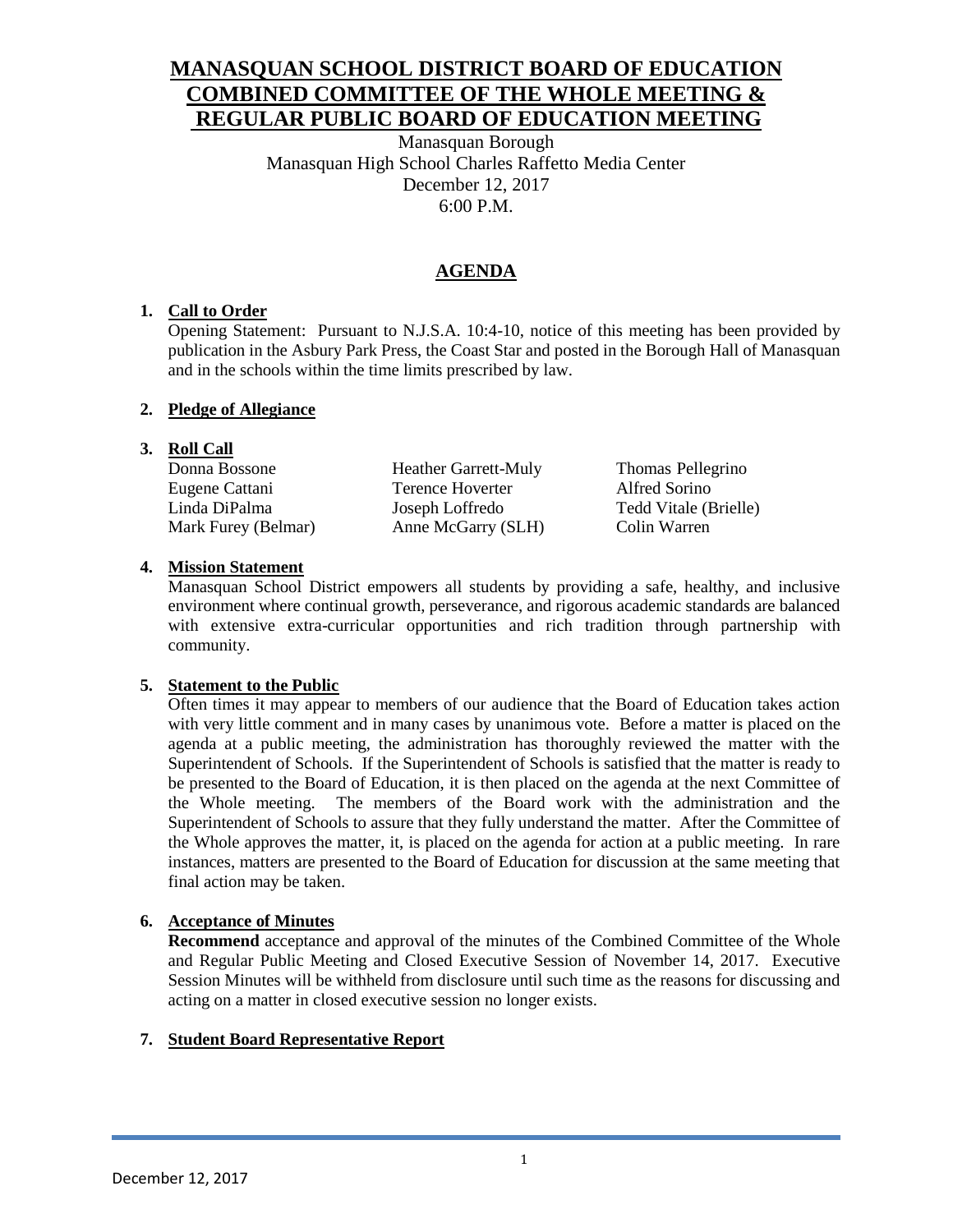## **8. Presentations**

- **Holiday Presentation** 
	- o **Members of the Manasquan High School Chorus**
	- o **Members of the Manasquan High School Band**
- **Recognition of Board Member Service**
- **2017-2018 ALL-USA Preseason Basketball Team Dara Mabrey**
- **High School Students of the Month for November– Jenna Stanley, Senior – Aidan Price, Junior – Noelle Johnstone, Sophomore – Joseph Battaglia, Freshman**
- **High School Teacher of the Month for November– Eric Wasnesky**
- **Elementary School Student of the Month for November– Matthew Rose**
- **Elementary School Teacher of the Month for November– Kimberly Ward**
- **Elks Elementary School Student of the Month for November- Luke Ragan**
- **Elks Teenager of the Month for November- Andrea D'Andrea**
- **Elks Teenager of the Month for December – Christopher Palangio**
- **STEAM Tank Challenge Winners**
	- o **1 st Place – Eco-Track**
	- o **3 rd Place – Exo-Controller**
- **Instructional Council Presented by Claire Kozic**
- **2016-2017 School Year Audit – Presented by Robert A. Hulsart, Jr. of Robert A. Hulsart and Company**
- **New Road Construction Project Update Presented by Robert Notley**

## **9. Discussion Items December 12, 2017 Agenda**

- **Education, Curriculum & Technology- Agenda Items\*** 
	- o 2018-2019 School Year Calendar
	- o Strategic Plan
	- o High School Schedule 2017-2018 School Year
		- Start Time  $-7:38a.m.$
		- $\blacksquare$  End Time  $-2:30p.m.$
		- Class Time  $-77$  Minutes per class (approximately)
		- Semester  $I 91$  Days
		- Semester II 89 Days
- **Personnel– To be Discussed in Executive Session- Agenda Items\***
- **Policy- Agenda Items\***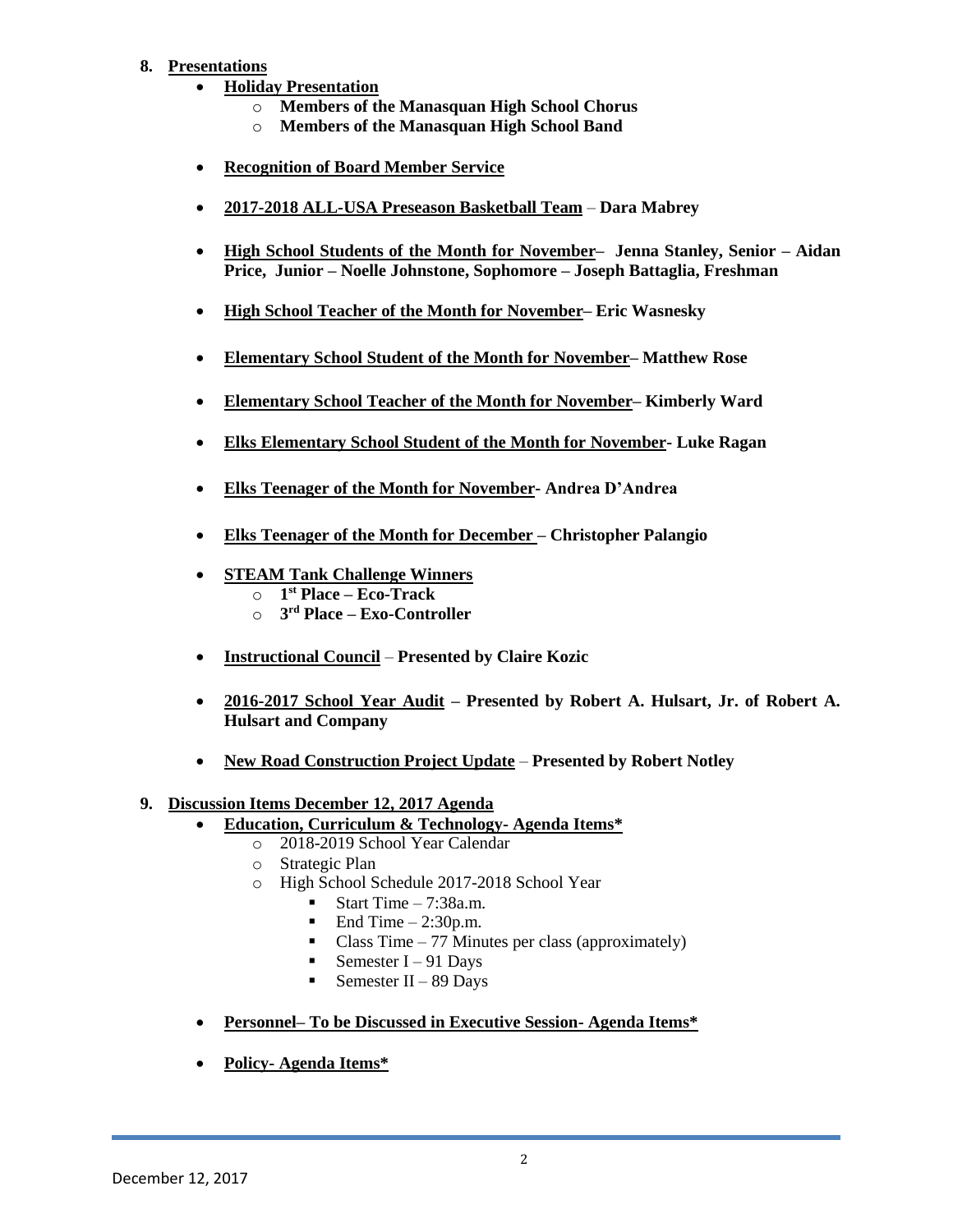- **Finance- Agenda Items\***
	- o Update of the 2016-2017 Audit\*
- **Buildings & Grounds/Facilities- Agenda Items\***
	- o Outcome of Alternative School Renovation Re-Bid\*

### **10. Superintendent's Report & Information Items**

- **Enrollment Document A**
	- **Total Enrollment – 1,527**
		- o **High School – 942**
		- o **Elementary School – 585**
- **Attendance Comparison, Fire Drill Reports, Suspensions & Tardy Reports Document B**

## **Fire Drill Reports**

- **High School:**
	- o **November 14th (Evacuation Drill)**
	- o **November 28th (Fire Drill)**
- **Elementary School:**
	- o **November 14th (Evacuation Drill)**
	- o **November 28th (Lockdown)**
- **HIB Monthly Report Document C**
	- **High School:**
		- o **Three Incidents 2 Not HIB, 1 Confirmed HIB**
	- **Elementary School:**
		- o **One Incident 1 Not HIB**
- **District Calendar 2017-2018 SY – Revised** 
	- o **March 1st Regular School Day (Changed from In-Service)**
	- o **March 14th - Staff In-Service Day, Early Dismissal for Students**
- **Report of the Director of Curriculum and Instruction**
- **Report of the Director of Technology and Human Resources**
- **Report of the Director of School Counseling Services** o **Naviance Presentation**

**Recommend** approval and acceptance of the Superintendent's Report.

#### **11. Public Forum on Agenda Items**

Time may be allocated for public comment at this meeting. Each speaker may be allotted a limited time when recognized by the presiding officer. In the event it appears the public comment portion of the meeting may exceed 45 minutes, the presiding officer may limit each statement made by a participant to 3-5 minutes duration. Individuals wishing to address the Board shall be recognized by the presiding officer and shall give their names, addresses and the group, if any, that they represent. Although the Board encourages public participation, it reserves the right, through its presiding officer, to terminate remarks to and/or by any individual not keeping with the conduct of a proper and efficient meeting. During the public participation portions of this meeting, the Board will not respond to questions from the public involving employment, appointment, termination of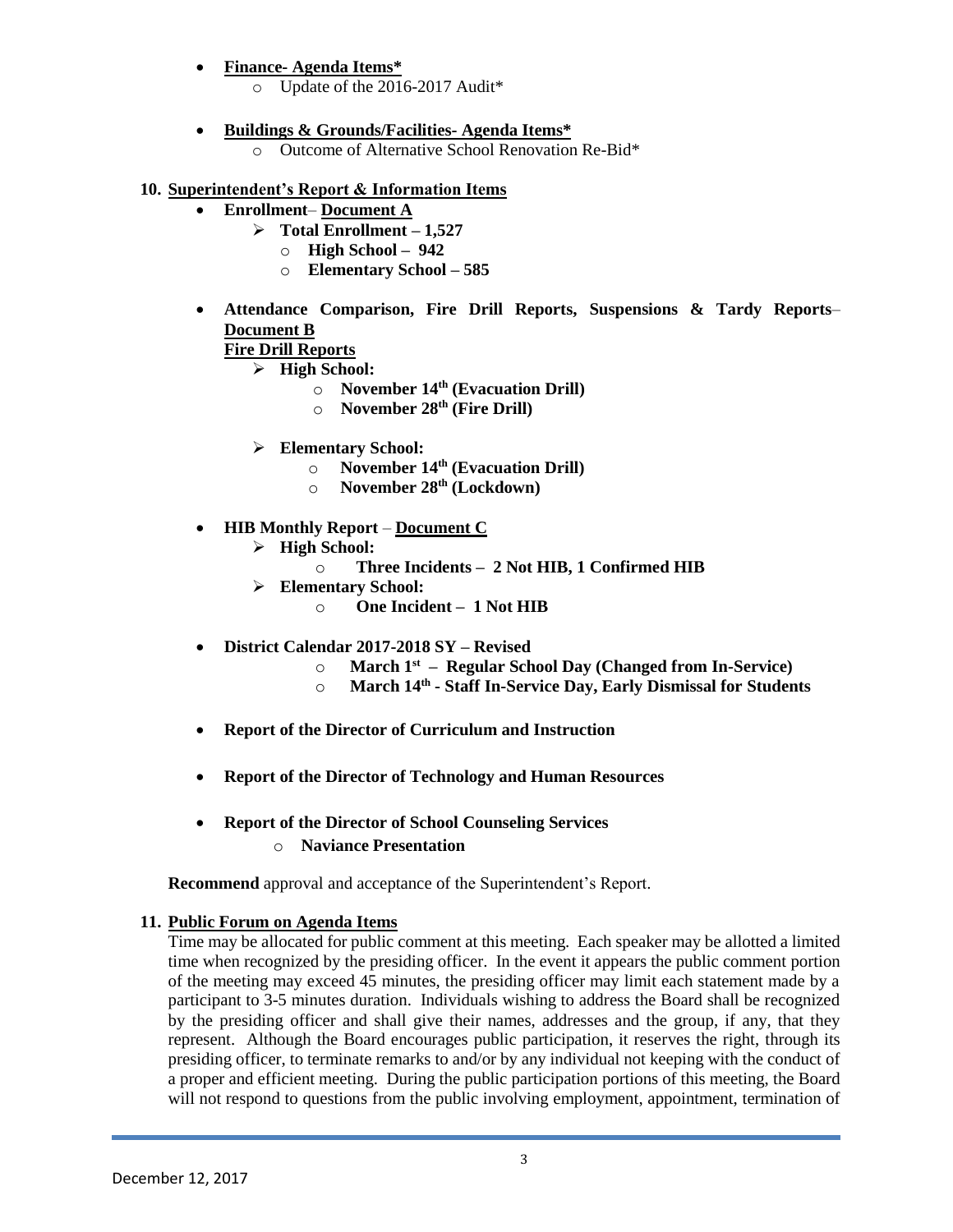employment, negotiations, terms and conditions of employment, evaluation of the performance of, promotion or disciplining of any specific or prospective or current employee. This public forum is limited to comment on items included in this agenda only.

# **MANASQUAN**

## **General Items**

- **12. Recommend** approval to accept preschool tuition student **# 11282017** into the 3 year old program from Spring Lake Heights effective January 2, 2018 at a tuition rate of **\$6,959** including related services.
- **13. Recommend** approval of Meghan Clements, an undergraduate student at the University of Rhode Island, to complete 10 hours of observations with district Occupational Therapist, Jill Wells.
- **14. Recommend** approval of the following Practicum 1 Internship from January 2018 through May 2018**:**
	- Molly Brown Monmouth University School Counseling (A. Young/L. Kenney)
- **15. Recommend** approval of the following student teacher placements for the Spring 2018 Semester**:** • Ali Garbolino Georgian Court University Elementary – ICS (Wemple) 15 Days
- **16. Recommend** approval of the following Pay Applications (pending attorney review):
	- SLS Construction Pay Application  $\text{\#003ES}$  \$12,386.50
- **17. Recommend** approval of the payments of Invoice #38569589 from TRANE for HVAC work at the Manasquan Elementary School, in the amount of \$3,586.75 and Invoice #38664423 from TRANE for HVAC work in the amount of \$29,935.00.
- **18. Recommend** approval of the use of ESEA Grant Title IV, Part A funds to cover one hundred percent of a one-year license contract for Actively Learn online learning platform in the amount of\$2,400. As per Title IV, Part A specifications, this platform "provides educators with the necessary professional learning tools, devices, content, and resources." (pending attorney review)
- **19. Recommend** approval of the use of ESEA Grant Title I, to cover one hundred percent of a Fountas & Pinnell Benchmark conversion kits in the amount of \$700, Part A specifications, this platform "provides educators with the necessary professional learning tools, devices, content, and resources." (pending attorney review)
- **20. Recommend** approval to accept the donation in the amount of \$1,000 from the Manasquan Elementary School PTO into the Library Budget Account.
- **21. Recommend** approval of the creation of a central fund account for the Warriors Wardrobe.
- **22. Recommend** approval of **Maureen T. Kelley, LLC,** Maureen Kelley, to work as a School Psychologist consultant, 6 hours per day, three days per week, at a rate of \$30.00 per hour from December 13, 2017 through on or about March 2, 2018, leave of absence replacement.

## **Professional Days**

**23. Recommend** approval of the **attendance** of staff members at conferences/workshops indicated below:

| Date                 | <b>Name</b> | <b>Destination</b> | <b>Purpose</b> | Sub        | Cost              |
|----------------------|-------------|--------------------|----------------|------------|-------------------|
|                      |             |                    |                |            | Mileage - \$22.63 |
|                      | Andrea      |                    |                |            | Registration -    |
| January 25, 26, 2018 | Trischitta  | Atlantic City      | TECHSPO        | <b>Yes</b> | \$425.00          |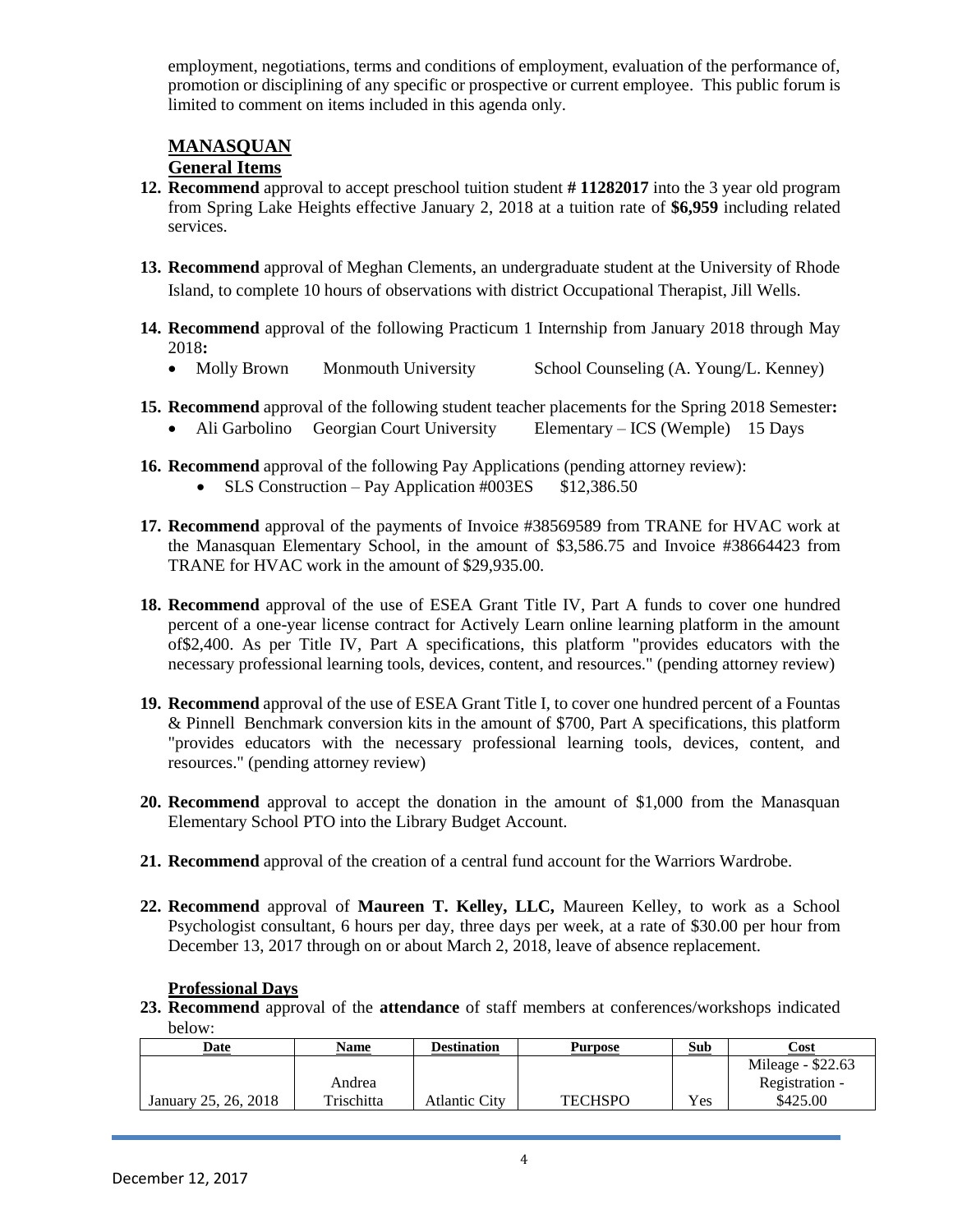|                   |                    |                      | School Refusal             |                |                         |
|-------------------|--------------------|----------------------|----------------------------|----------------|-------------------------|
| December 8, 2017  | Kelly Balon        | Neptune              | <b>Behavior Workshop</b>   | N <sub>0</sub> | Mileage - \$4.03        |
|                   | Teresa             |                      |                            |                | Mileage-\$20.12         |
| December 14, 2017 | Trumpbour          | <b>Voorhees</b>      | <b>STEAM Strategies</b>    | Yes            | Registration - \$249.00 |
|                   |                    |                      | Educational                |                | Mileage - \$48.36       |
| January 25, 2018  | Oriana Kopec       | <b>Atlantic City</b> | <b>Technology Training</b> | Yes            | Registration - \$275.00 |
| December 5, 2017  | Brianna Snel       | Manasquan            | Language Arts              | Yes            | None                    |
| December 5, 2017  | <b>Taylor Ames</b> | Spring Lake          | Language Arts              | Yes            | None                    |
|                   |                    |                      | <b>Integrated Pest</b>     |                |                         |
| March 23, 2018    | Colleen Graziano   | Neptune              | <b>Management Training</b> | N <sub>0</sub> | None                    |

#### **Student Action Field Trips**

**24. Recommend** approval of the field trips listed below:

| <b>Date</b>       | <b>Name</b>          | <b>Subject</b>        | <b>Destination</b>           | <b>Purpose</b>   | <b>Sub</b> | Other<br><b>Board</b><br>Costs | Other<br><b>Fund</b> |
|-------------------|----------------------|-----------------------|------------------------------|------------------|------------|--------------------------------|----------------------|
|                   | <b>Nancy Sanders</b> | 8 <sup>th</sup> Grade | 1 <sup>st</sup> Presbyterian | Peer Leader      |            |                                |                      |
| December 11, 2017 | Amy Young            | Peers                 |                              | Training         | No         | None                           | None                 |
|                   | Elizabeth Walling    |                       |                              |                  |            |                                |                      |
|                   | Andrea Trischitta    |                       |                              |                  |            |                                |                      |
|                   | <b>Andrew Manser</b> |                       |                              |                  |            |                                |                      |
|                   | Laura Wahl           |                       |                              |                  |            |                                |                      |
|                   | Kirt Wahl            |                       |                              |                  |            |                                |                      |
|                   | Kim Ward             |                       |                              |                  |            |                                |                      |
|                   | <b>Thomas</b>        |                       |                              |                  |            |                                |                      |
|                   | Russoniello          |                       |                              | Team             |            |                                |                      |
|                   | Kristine             |                       |                              | Collaboration    |            |                                |                      |
|                   | Yellovich            |                       | <b>Escape Room</b>           | and              |            |                                |                      |
|                   | Sheri Bruns          |                       | Monmouth                     | Revolutionary    |            |                                | Student              |
| May 30, 2018      | Gina Melillo         | Grade 7               | Battlefield                  | War Lesson       | $Yes - 5$  | None                           | Funds                |
|                   | Laura Wahl           |                       |                              | Show             |            |                                |                      |
|                   | Carrie Eastmond      |                       |                              | Performance to   |            |                                |                      |
|                   | Thomas               |                       |                              | Support          |            |                                |                      |
|                   | Russoniello          |                       | Algonquin                    | Performance      |            |                                | Student              |
| April 26, 2018    | Kristie Gola         | Grade 6               | Theater                      | <b>Standards</b> | $Yes - 2$  | None                           | Funds                |

## **Placement of Students on Home Instruction**

**25. Recommend** that the following student(s) be placed on home instruction, as requested by Guidance or the Child Study Team and approved by the school physician: **None at this time**

## **Placement of Students Out of District**

**26. Recommend** approval of the revised External Placement list that reflects both transportation and tuition costs for the 2017-2018 school year, as per **Document 1**.

## **Financials**

**27. Recommend acceptance** of the following **Elementary School Central Funds Report** for the month ending **November 30, 2017 as per Document 2.**

## **MANASQUAN/SENDING DISTRICTS**

**General Items**

**28. Secretary's Report/Financials**

**Recommend acceptance** of the following **Financial Reports**, **High School Central Funds Report, Purchase Orders and Payment** and **Confirmation of Bills (Current Expense) and (Capital Expense).**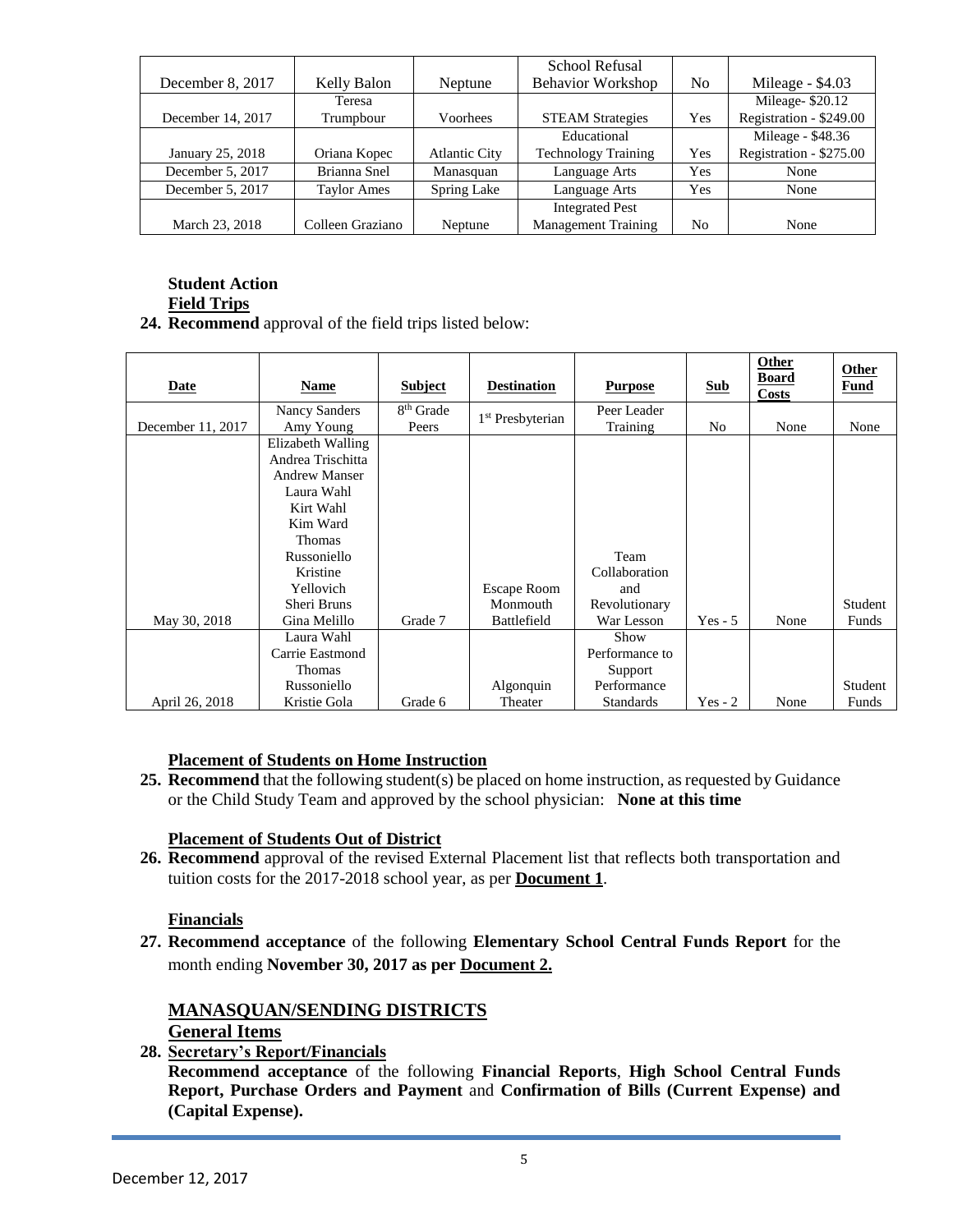The Business Administrator/Board Secretary certifies that as of **November 30, 2017** no budgetary appropriations account has obligations and payments, which in total exceed the amount appropriated by the Board of Education of the Borough of Manasquan.

**Be It Resolved:** Pursuant to N.J.A.C. 6A:23A-16.10 (c)3 the Board of Education of the Borough of Manasquan accepts the **Business Administrator/Board Secretary's** certification as of **November 30, 2017** that no budgetary appropriations account has obligations and payments, which in total exceed the amount appropriated by the borough of Manasquan Board of Education.

**Recommend acceptance** of the **Secretary's Financial & Investment Report** and the **Treasurer's Report**, for the month ending **November 30, 2017** per **Document D**. (The Treasurer of School Moneys Report for the month of **November 2017** is on file in the Business Office and is in balance with the Secretary's Report).

Pursuant to N.J.A.C. 6A:23A-16.10(c)4, we the members of the Board of Education of the Borough of Manasquan, County of Monmouth, after having reviewed the Report of the Secretary and upon consultation with the appropriate officials, certify that as of **November 30, 2017** it is to the best of our knowledge that no major account fund has been expanded and that sufficient funds are available to meet the district's financial obligations for the remainder of the fiscal year, and that the Board of Education further approves the transfers made with line item accounts of the current expense portion of the **2017-2018 budgets** for **NOVEMBER and DECEMBER** as recommended by the Superintendent of Schools, as per **Document D.**

**Purchase Orders** for the month of **DECEMBER 2017** be approved**,** as per **Document E.**

Recommend **acceptance** of the **Cafeteria Report** – **Document F.**

**(C) Be it Resolved:** that the **Bills (Current Expense)** in the amount of **\$141,229.20** for the month of **DECEMBER, 2017** be approved. Record of checks **(#41471** through **#41548**), and distributions are on file in the Business Office.

**Be it Resolved:** that the **Bills (Capital Expense)** in the amount of **\$0** for the month of **DECEMBER, 2017** be approved. Record of checks **(#1113** through **#1113),** and distributions are on file in the Business Office.

Confirmation of **Bills (Current Expense)** for **NOVEMBER, 2017** at **\$2,510,831.56** and checks **(#41308** through **#41470)** and **(Capital Expense)** for **NOVEMBER, 2017** at **\$532,994.01** and checks **(#1094 through #1113).**

**Recommend acceptance** of the following **High School Central Funds Report** for the month ending **November 30, 2017 as per Document G.**

## **29. Recommend** approval of the *Revised* **2017-2018 School Year Calendar** as per **Document H.**

- **30. Recommend** approval to accept the Audit and CAFR Reports of the Financial Records of the Manasquan School District for the period ended June 30, 2017, as presented by Robert A. Hulsart, Jr., of Robert A. Hulsart and Company, as per **Document I**.
- **31. Recommend** approval of the following Pay Applications (pending attorney review):
	- $\bullet$  SLS Construction Pay Application #004HS  $$33,725.00$
	- Kappa Construction Corp Pay Application #3  $$108,295.26$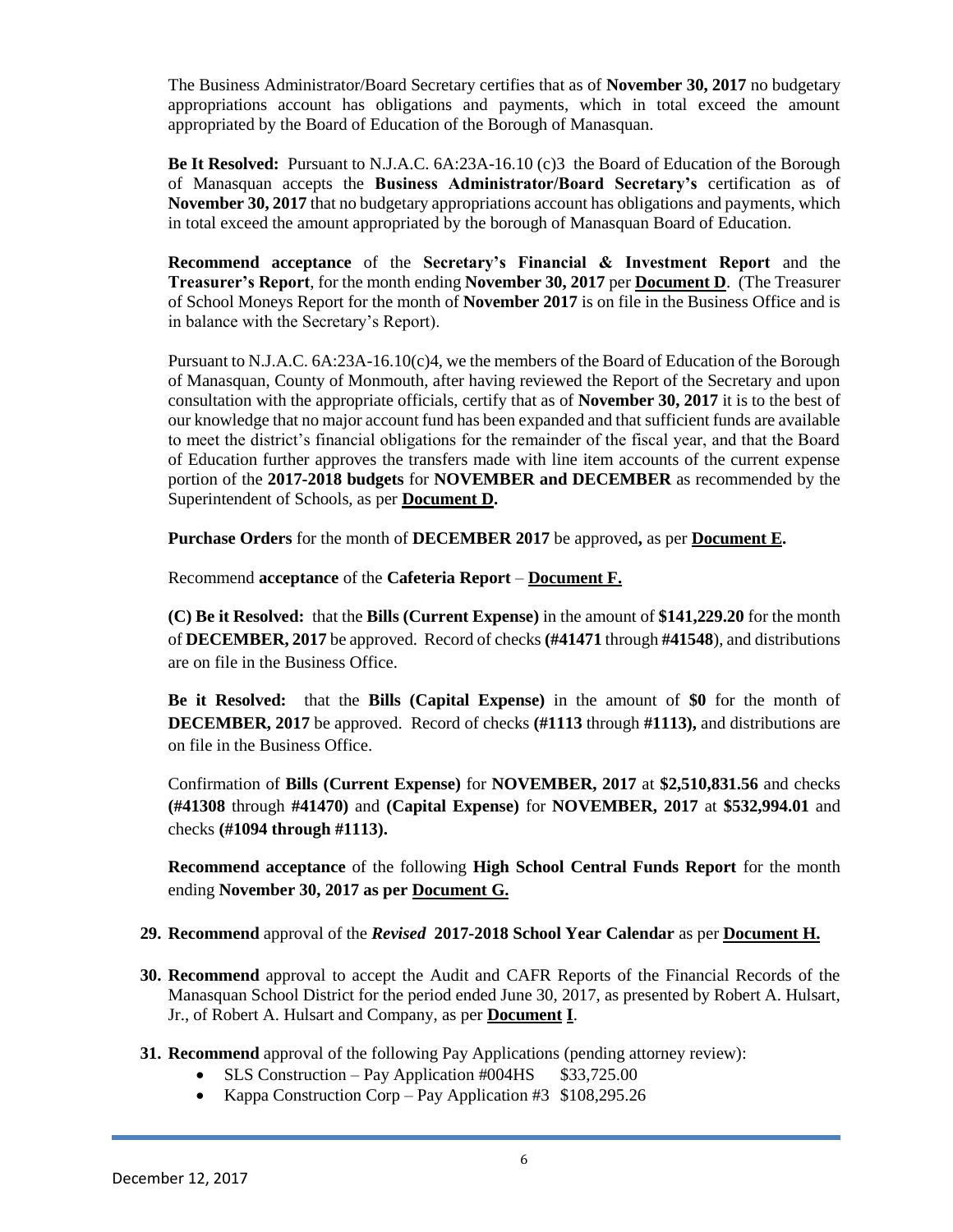- **32. Recommend** approval of the following Change Order as per **Document J.** 
	- $\bullet$  # 1 from Kappa Construction, in the amount of (\$31,121.68), reducing the contract amount to \$6,905,378.32.
- **33. Recommend** approval of the Request for Obsolete Equipment Disposal, as per **Document K**. This equipment has been determined to be unusable.
- **34. Recommend** approval of up to \$90,000 to be appropriated from capital reserve by board resolution and transferred to a capital outlay major account/fund to fund preliminary planning costs related to the Lower Field Improvement Project. This appropriation is permitted under NJAC 6A:23A-14.1(h)(1) and been reviewed by the district's bond counsel, Andrea L. Kahn, Esq., McManimon, Scotland & Baumann, LLC.
- **35. Recommend** approval of the Professional Services Agreement with Suburban Consulting Engineers, Inc., for professional engineering services in connection with the Lower Field Improvement Project and Fee Proposal form, as per **Document L**.
- **36. Recommend** approval of the Tax Services Agreement Long Term Disability, with The Hartford, as per **Document M.** (pending attorney review) This is a voluntary disability plan.
- **37. Recommend** approval of the acceptance of an anonymous donation of \$1,280 for the purchase of Manasquan High School AED supplies and equipment.
- **38. Recommend** approval of the Superintendent's 2017-2018 Quantitative Merit Goal focused on the administration of the NJTRAx Digital Learning assessment.
- **39. Recommend** approval of the following Practicum 1 Internship from January 2018 through May 2018**:**
	- Jessica Yori Kean University School Counseling (E. Hoffman/L. Kenney)
- **40. Recommend** approval of the revised Board of Education Organizational Chart, as per **Document N.**
- **41. Recommend** approval of the Memorandum of Agreement with Law Enforcement Officials Amendment and the Manasquan School District for the 2017-2018 School Year regarding Video Surveillance (on file at the Board of Education office).
- **42. Recommend** approval of Sea Girt Appraisal Service to conduct two property appraisals of board property, one facing Elizabeth Avenue and one facing Sea Girt Avenue, at an approximate cost of \$700. Both parcels are currently part of the High School grounds.
- **43. Recommend** approval to authorize Garrison Architects to provide a preliminary rendering to transform the Industrial Arts Building into a Strength/Conditioning Facility (1<sup>st</sup> Floor) and to add a second floor to house a Performing Arts Academy.

## **Professional Days**

**44. Recommend** approval of the **attendance** of staff members at conferences/workshops indicated below: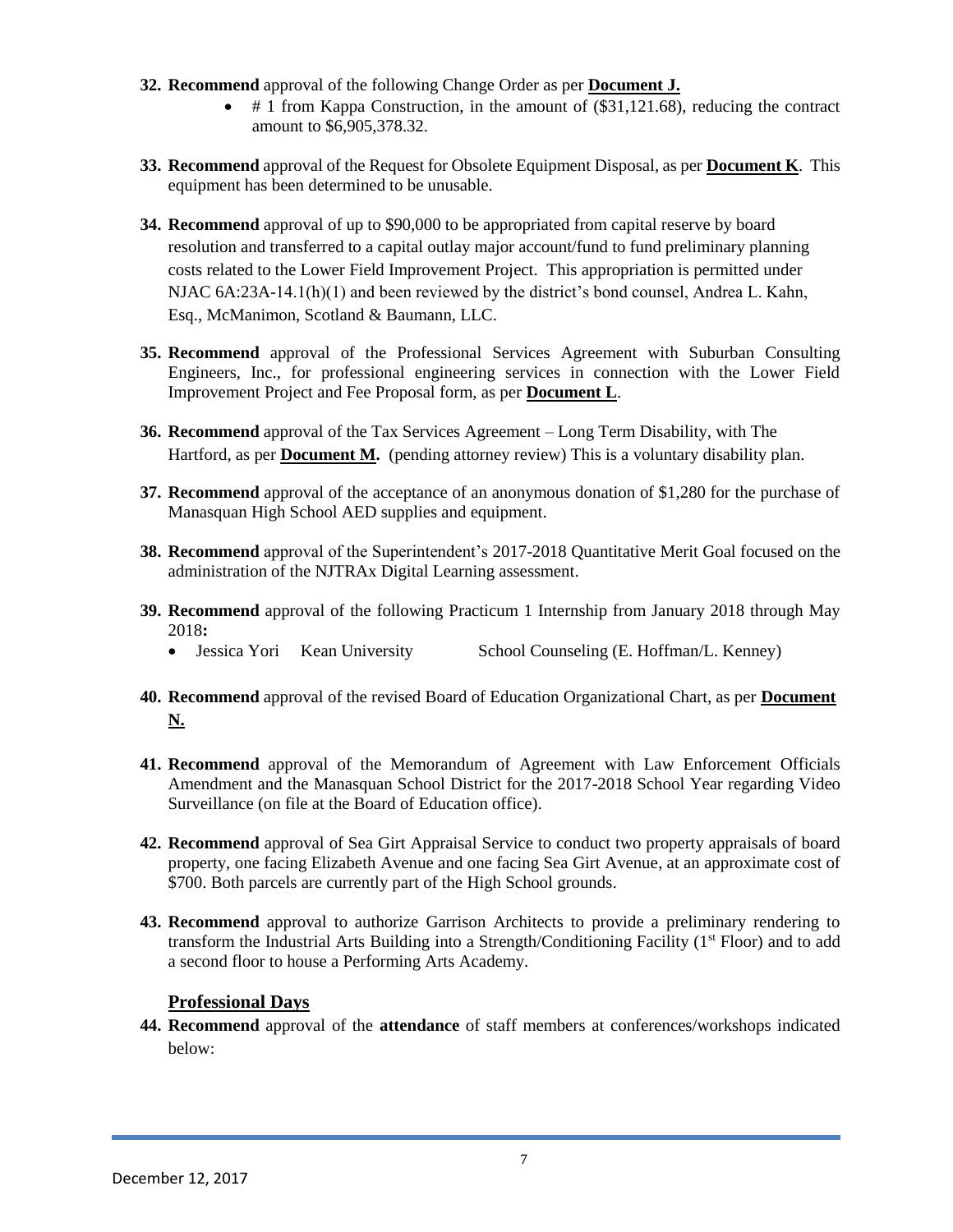| <b>Date</b>            | <b>Name</b>           | <b>Destination</b>   | <b>Purpose</b>         | Sub            | Cost                              |
|------------------------|-----------------------|----------------------|------------------------|----------------|-----------------------------------|
|                        |                       |                      | <b>Integrated Pest</b> |                |                                   |
|                        |                       |                      | Management             |                |                                   |
| January 19, 2018       | <b>Lynn Coates</b>    | Metuchen H.S         | Training               | No             | Mileage - \$24.80                 |
|                        |                       |                      | 2018 NJSBGA            |                |                                   |
| March 12,13,14, 2018   | Lynn Coates           | <b>Atlantic City</b> | Expo                   | N <sub>0</sub> | Parking - \$30.00                 |
|                        |                       |                      |                        |                | Mileage - \$128.15                |
|                        |                       |                      | 2018 NJSBGA            |                | Tolls - \$15.00                   |
| March 12, 13, 14, 2018 | <b>Matthew Hudson</b> | <b>Atlantic City</b> | Expo                   | N <sub>0</sub> | Parking \$30.00                   |
|                        |                       |                      |                        |                | Registration-\$550                |
|                        |                       |                      |                        |                | Hotel-\$952.68                    |
|                        |                       |                      | International          |                | M&IE-\$259.00<br>Airfare-\$200.39 |
|                        |                       |                      | Society of             |                | Airport Mileage-\$32.61           |
|                        | Dr. Frank Kasyan      |                      | Technology             |                | Airport Parking-\$72.00           |
|                        | <b>Jesse Place</b>    |                      | Education              |                | Tolls-\$10.00                     |
| June 24-27, 2018       | <b>Frank Scott</b>    | Chicago, IL          | Conference             | N <sub>0</sub> | (Costs per Traveler)              |
|                        |                       |                      |                        |                |                                   |
|                        |                       |                      | Eastern Athletic       |                |                                   |
| January 5-8, 2018      |                       |                      | Training               |                | Mileage - \$170.50                |
| (Previously approved   |                       |                      | Association            |                | Registration - \$150.00           |
| on November 14, 2017)  | Kevin Hyland          | <b>Boston</b>        | Conference             | Yes            | Hotel - \$545.93 (Revised)        |
|                        |                       |                      |                        |                | Mileage - \$52.00                 |
|                        |                       |                      |                        |                | Tolls/Parking - \$85.00           |
|                        |                       |                      |                        |                | Ground Transportation -           |
|                        |                       |                      |                        |                | \$70.00                           |
|                        |                       |                      |                        |                | Airfare - \$385.00                |
|                        |                       |                      | <b>National Energy</b> |                | Registration - \$600.00           |
|                        |                       |                      | Training               |                | Hotel - \$620.00                  |
| January 27-31, 2018    | <b>Richard Read</b>   | Carrolton, TX        | Conference             | N <sub>0</sub> | Meals/Incidentals - \$256.00      |
|                        |                       |                      | <b>STEAM Tank</b>      |                |                                   |
| December 12, 2017      | Amy Edwards           | Trenton              | Council Meeting        | Yes            | None                              |

## **Student Action**

**Field Trips**

**45. Recommend** approval of the field trips listed below: **None at this time**

## **Placement of Students on Home Instruction**

**46. Recommend** that the following student(s) be placed on home instruction, as requested by Guidance or the Child Study Team and approved by the school physician:

| #203613 | Grade 10 | November 29, 2017 - December 29, 2017 (Suspension) |
|---------|----------|----------------------------------------------------|
| #183168 | Grade 12 | May 26, 2017 - June 26, 2017 (Medical)             |
| #192748 | Grade 10 | November 29, 2017 - December 29, 2017 (Medical)    |
| #213413 | Grade 9  | December 12, 2017 – January 2, 2018 (Medical)      |

#### **47. Old Business/New Business**

**48. Public Forum**

## **49. Executive Session**

**WHEREAS**, the Sen. Byron M. Baer Open Public Meetings Act, *N.J.S.A*. 10:4-6, *et seq*., (the "Act") provides that the Manasquan Board of Education hold an "Executive Session" from which the public is excluded to discuss matters that are confidential or are one of the nine (9) subject matters listed in Section 12(b) of the Act; and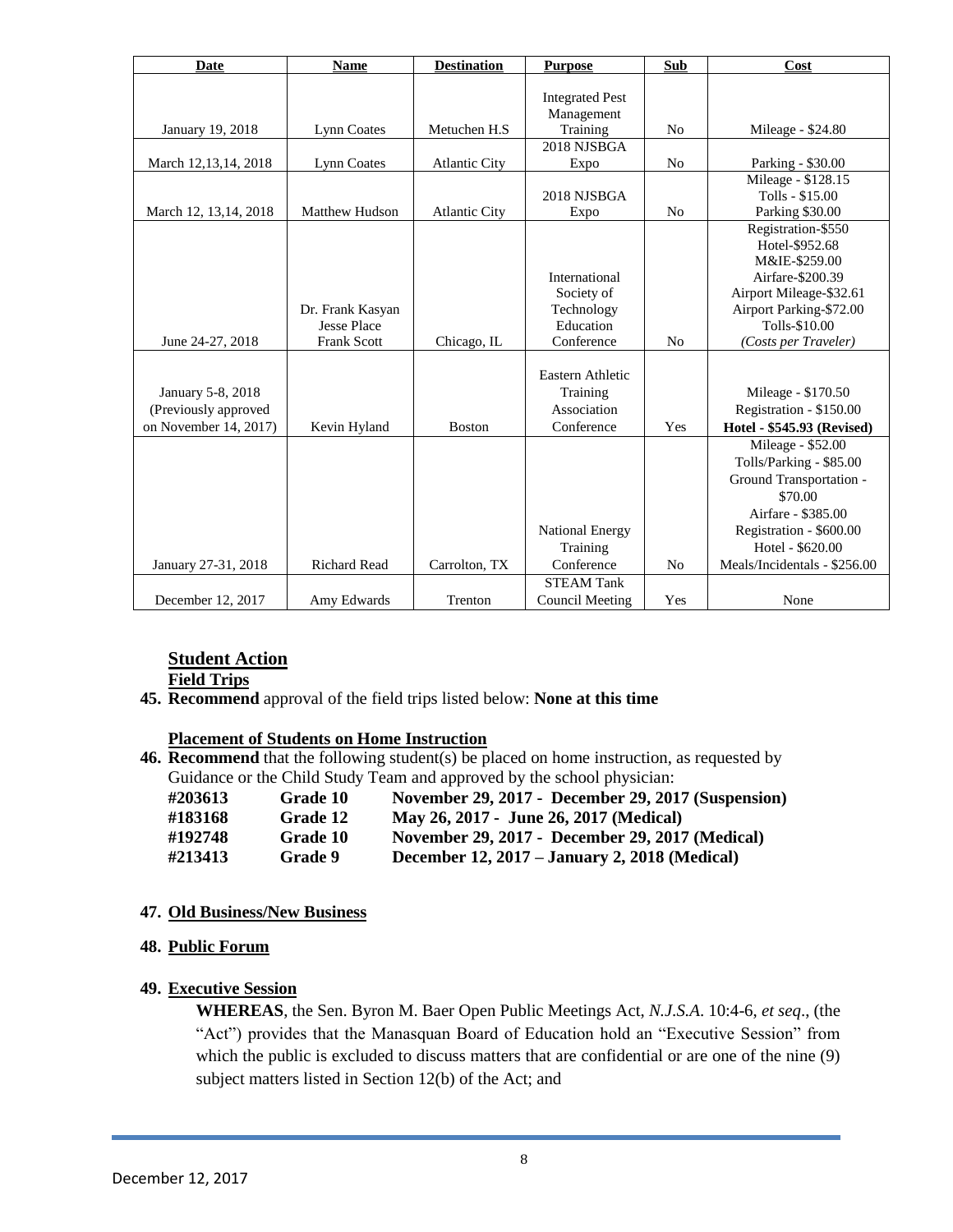**WHEREAS**, it is recommended by the Superintendent that the Manasquan Board of Education go into Executive Session on this date in Manasquan, New Jersey, to discuss matters that are permissible for discussion in Executive Session; and

**WHEREAS**, the length of the Executive Session is estimated to be thirty (30) minutes after which the public meeting of the Board shall reconvene and proceed with business; and

**WHEREAS**, that the Board hereby declares that its discussion of the following subject(s) will be made public at a time when the public's interest in disclosure is greater than any privacy or governmental interest being protected from disclosure.

**NOW, THEREFORE BE IT RESOLVED** by the Manasquan Board of Education that the Board shall go into Executive Session to discuss the following items:

- \_X\_ 1**.** Confidential Matters per Statute or Court Order (Student Matters)
- 2. Impact Rights to Receive Federal Funds
- \_\_\_ 3. Unwarranted Invasion of Individual Privacy
- \_X\_ 4. Collective Bargaining (MEA sidebar agreement)
- \_\_\_ 5. Acquisition of Real Property or Investment of Fund
- <sup>6</sup>. Public Safety Procedures
- X 7. Litigation or Contract Matters or Att./Client (Alternative School Renovation contract)
- $\underline{X}$  8. Personnel Matters (Hiring, Resignation, Leave of Absence, Performance)
- 9. Imposition of Penalties Upon an Individual

## **ITEMS DISCUSSED IN EXECUTIVE SESSION WILL RESULT IN BOARD ACTION WHEN THE BOARD RECONVENES TO PUBLIC SESSION.**

## **MANASQUAN**

## **Student Matter**

**50. Recommend** approval of the Elementary School HIB Incident Report #2.

#### **Personnel**

**51. Recommend** approval of the Elementary School personnel as per **Document 3.**

#### **MANASQUAN/SENDING DISTRICTS**

**52. Recommend** approval of the sidebar agreement between the Manasquan Education Association and the Board of Education, as per **Document O.**

#### **Renovation – Alternative Building**

**53. Recommend** approval of the following resolution:

## **RESOLUTION**

**WHEREAS**, Manasquan Board of Education is committed to the completion of renovations and additions for work at the Manasquan High School Alternative Education Building (hereinafter "the Project"); and

**WHEREAS**, sealed bids for the Project were previously received on November 8, 2017; and